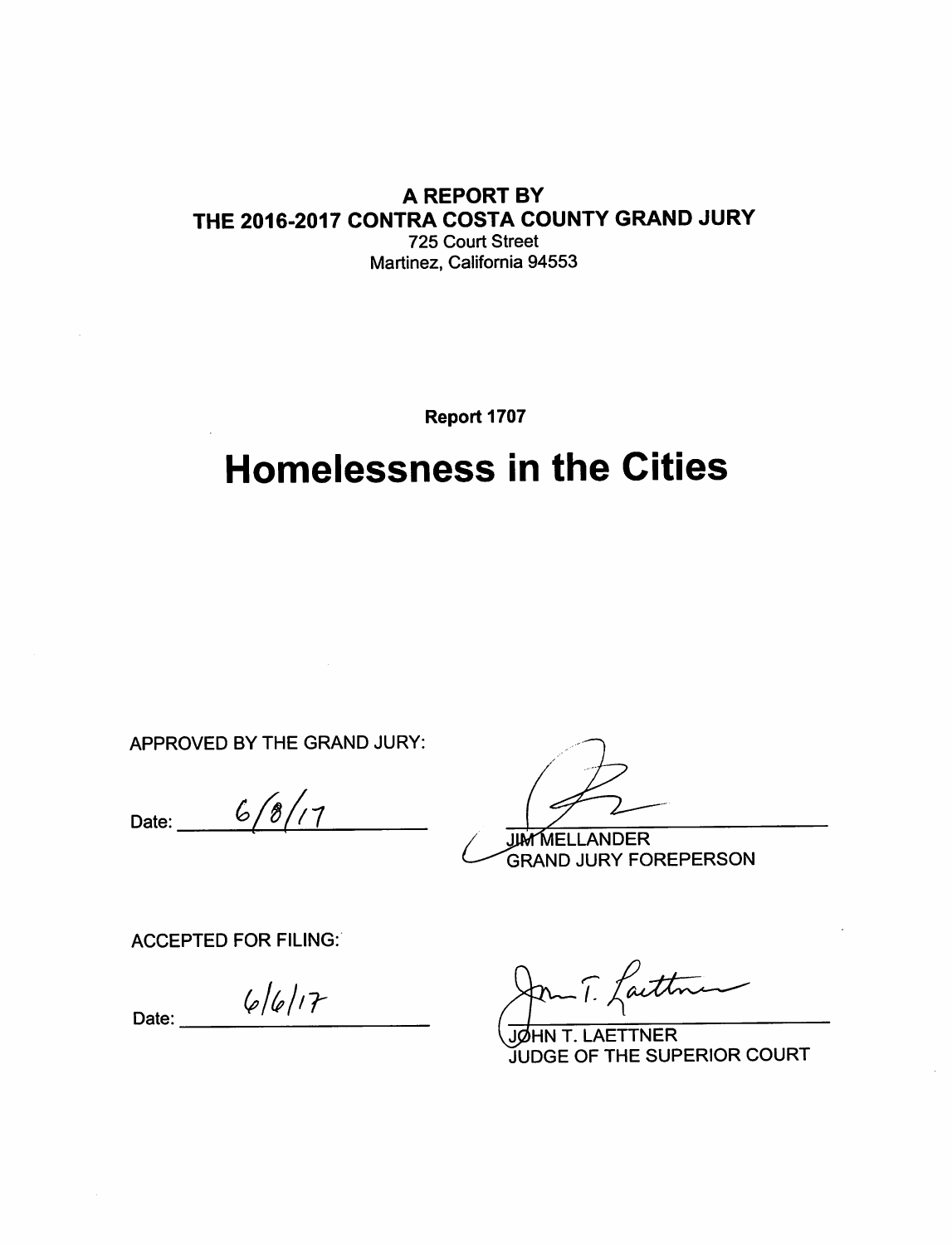Contact: Jim Mellander Foreperson 925-608-2621

Contra Costa County Grand Jury Report 1707

## **Homelessness in the Cities**

**TO: The City Councils of the following cities: Antioch, Brentwood, Clayton, Concord, Danville, El Cerrito, Hercules, Lafayette, Martinez, Moraga, Oakley, Orinda, Pinole, Pittsburg, Pleasant Hill, Richmond, San Ramon, San Pablo, Walnut Creek**

### **SUMMARY**

On the night of January 27, 2016, Contra Costa County's Point-in Time (PIT) count identified 1,730 individuals who were homeless and another 1,770 individuals who were imminently at risk of becoming homeless.

Contra Costa County's Continuum of Care (CoC) and the Contra Costa County Health Department's Housing Program have developed a Homeless Coordinated Entry System. One point of entry for those who are homeless is the Coordinated Outreach, Referral, and Engagement (CORE) program. The County encourages cities and other jurisdictions to form their own CORE teams. To date, Martinez and Pleasant Hill have partnered to form and fund a team. Concord and Walnut Creek are also in the process of partnering to form and fund a team.

Contra Costa cities use various incentives and funding sources to assist in creating homeless shelters, transitional housing, and permanent housing for the extremely low and very low income and aging populations. Antioch has invested \$3 million using Community Development Block Grant (CDBG), Neighborhood Stabilization Program (NSP), and Successor Agency funds to build an 85-unit apartment complex for seniors and homeless veterans. Walnut Creek has committed \$5 million, most of which was collected from impact fees, to a housing complex for the homeless.

The Grand Jury concluded the CORE teams provide a very effective point of entry for homeless individuals and families to access services that may assist them in ending their homelessness. It recommended that the cities form their own CORE teams. The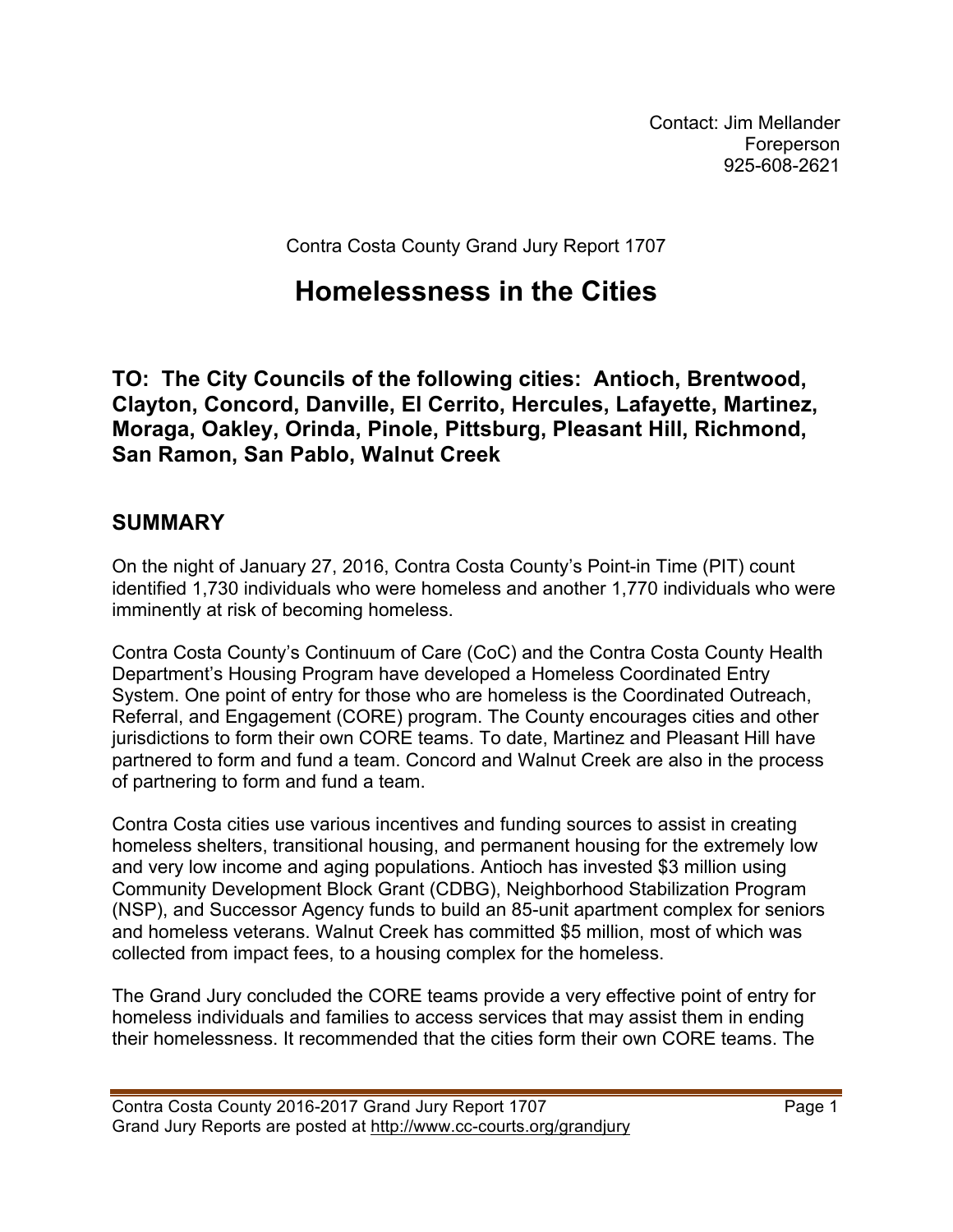Grand Jury concluded that cities fail to adequately promote shelter and permanent housing for homeless individuals in their communities. There are incentives that cities could put in place to encourage the construction of emergency, transitional and permanent housing for the homeless and near homeless people in their communities.

#### **METHODOLOGY**

The Grand Jury interviewed elected officials, staff members, or members of the police departments from the 19 Contra Costa cities, employees of the County Health Department, employees of other Contra Costa County Departments, non-governmental organization staff, and homeless persons.

The Grand Jury reviewed the responses to a Grand Jury Survey sent to all 19 cities. It also reviewed documents provided by the cities, by the County Health Department, and other published reports about homelessness.

## **BACKGROUND**

Homeless individuals and families can be categorized into three broad groups: Sheltered, Unsheltered, or Other homeless. Unsheltered homeless persons are those who are living in encampments, cars, streets, or other locations not designed for human habitation. Sheltered homeless persons are those individuals who are in emergency or transitional housing, half-way houses, or youth foster program. Other homeless persons are those who are living on a short-term basis in jails, hospitals, treatment centers, or with family or friends. An individual with a disabling condition who has either been continuously homeless for a year or more or has had at least four episodes of homelessness in the past three years is classified as Chronically Homeless.

The most common reasons for homelessness are mental illness, chronic substance abuse, domestic violence, loss of employment and physical illness.

In 1997, the United States Department of Housing and Urban Development (HUD) required that all communities seeking homeless funding from HUD would need to apply as a Homeless Continuum of Care (CoC). The CoC is a group of organizations, comprised of representatives of the county, cities, and local nongovernmental organizations that work in partnership to find and provide stable housing and services for the homeless.

The Contra Costa CoC is governed by the Contra Costa Council on Homelessness (CCCH) and is the primary source of funding for homeless services. The CCCH is made up of 15 persons who have been appointed by the Board of Supervisors. The CCCH's responsibilities include the long-term planning and policy making for homelessness in Contra Costa County. HUD requires an annual count of homeless individuals (PIT) by

Contra Costa County 2016-2017 Grand Jury Report 1707 Page 2 Grand Jury Reports are posted at http://www.cc-courts.org/grandjury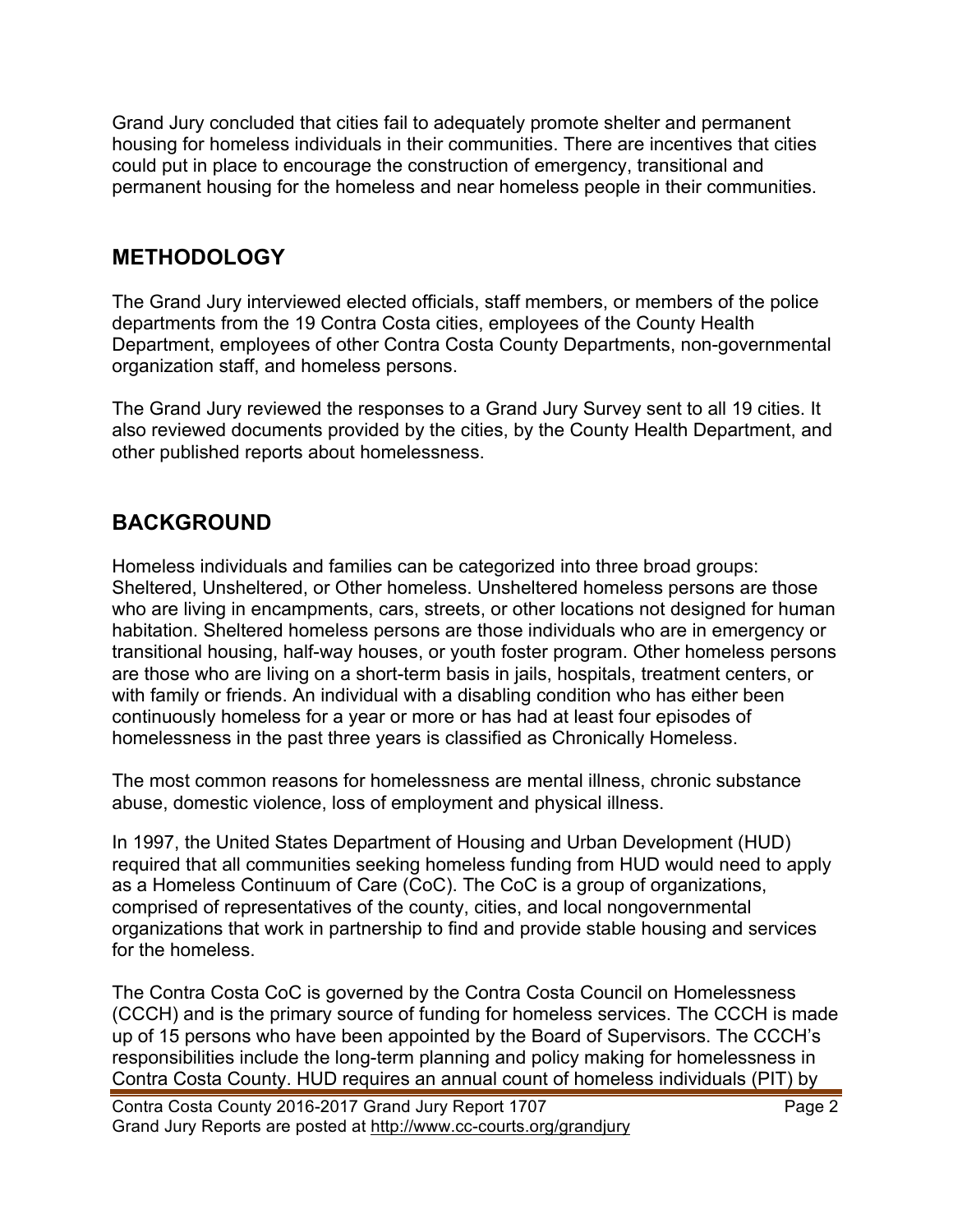each CoC . In odd years, the count is required to include both the sheltered and the unsheltered homeless. In an even year, it is required to only have a count of the sheltered homeless. Every year during the last ten days of January, the data is collected over a three-day period.

A secondary source of funding for homeless services in Contra Costa County is the CDBG program, which is funded by HUD. The cities of Antioch, Concord, Pittsburg, and Walnut Creek each have their own CDBG program (the "CDBG Entitlement Cities"). The remaining cities and the unincorporated areas of Contra Costa participate in the CDBG program through the Urban County CDBG program.

The Contra Costa County Housing Authority, which is funded by HUD, provides vouchers for subsidized housing to homeless individuals and families through the Shelter Plus program. Many individuals who are homeless are veterans and/or senior citizens. Veterans can apply for a voucher through Veterans Affairs.

## **DISCUSSION**

#### **2016 Continuum of Care Point in Time**

Contra Costa CoC conducted a PIT count of homeless families and individuals from January 27, 2016 through January 29, 2016. The count provided demographic data about the homeless population, including gender, age, ethnicity, and race. It also reported on the 2015-2016 unsheltered population changes by region and distribution by city.

Based on the 2016 PIT report, there were 1,730 individuals identified as homeless and 1,770 imminently at risk of being homeless. Among those identified as being homeless, 620 people were in shelters and 1,110 were sleeping on the streets or encampments.

| <b>East County</b> | 2015 | 2016 | <b>Central County</b> | 2015        | 2016           | <b>West County</b> | 2015 | 2016 |
|--------------------|------|------|-----------------------|-------------|----------------|--------------------|------|------|
|                    |      |      |                       |             |                |                    |      |      |
| Antioch            | 122  | 164  | Clayton               | 10          | $\overline{2}$ | El Cerrito         | 30   | 13   |
| <b>Brentwood</b>   | 11   | 8    | Concord               | 114         | 73             | <b>Hercules</b>    | 12   |      |
| Oakley             | 8    | 28   | Danville              | 0           | 0              | Pinole             | 11   | 5    |
| Pittsburg          | 56   | 60   | Lafayette             | ◀           | $\overline{2}$ | Richmond           | 356  | 160  |
| Unincorporated     | 30   | 41   | Martinez              | 72          | 63             | San Pablo          | 23   | 37   |
|                    |      |      | Moraga                | $\mathbf 0$ | $\overline{0}$ | Unincorporated     | 35   | 12   |
|                    |      |      | Orinda                | 0           | 0              |                    |      |      |
|                    |      |      | <b>Pleasant Hill</b>  | 63          | 11             |                    |      |      |
|                    |      |      | San Ramon             |             | 0              |                    |      |      |
|                    |      |      | <b>Walnut Creek</b>   | 33          | 39             |                    |      |      |
|                    |      |      | Unincorporated        | 18          | 10             |                    |      |      |
| <b>Totals</b>      | 227  | 301  |                       | 312         | 200            |                    | 467  | 228  |

#### **The 2015 and 2016 Unsheltered PIT by City**

Contra Costa County 2016-2017 Grand Jury Report 1707 Page 3 Grand Jury Reports are posted at http://www.cc-courts.org/grandjury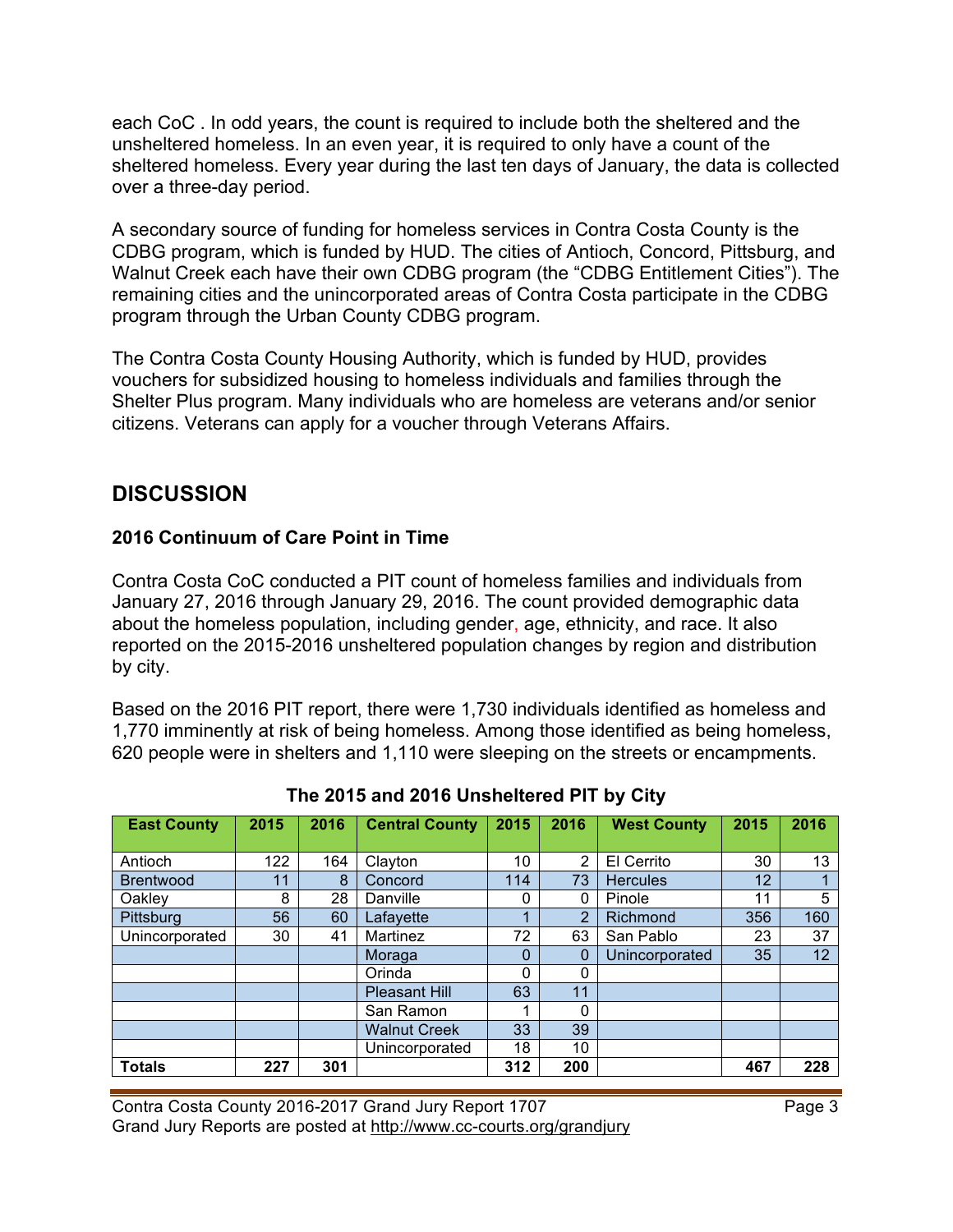The above table includes data only for those individuals who reported the city in which they slept on the night of the count. The 2016 PIT report reflects a decrease from the previous year of 351 unsheltered individuals (45%) in West and Central County. The number of unsheltered individuals in East County increased by 74 (33%).

#### **Coordinated Entry System**

HUD required that all CoCs establish a Coordinated Entry System. The goal is to ultimately place clients in permanent housing. An effective Coordinated Entry System ensures that people with the greatest needs receive priority for housing or housing services.

Contra Costa County's CoC developed a Coordinated Entry System that established the following three entry points:

- 1. Coordinated Assessment Resource (Care) Centers: These centers provide services for homeless individuals and families including, but not limited to, basic needs, case management, housing assessment, housing navigation, and health services. The centers also refer the homeless to emergency, transitional, and permanent housing, other social and legal services, rental assistance, and credit repair services.
- 2. 2-1-1 Crisis Call Centers: 2-1-1 refers the homeless to prevention and diversion services, and to the Care Centers.
- 3. Coordinated Outreach, Referral and Engagement (CORE): Outreach teams contact homeless individuals and families who are living on the streets or in encampments. They assist the homeless in receiving services from Care Centers and Health Services, finding emergency and transitional housing, and transporting them to shelters and services.

Permanent housing providers are encouraged to only receive referrals through the Coordinated Entry System.

#### **Coordinated Outreach, Referral and Engagement**

The CORE program is an entry point into Contra Costa County's coordinated entry system for unsheltered persons. The CORE program, managed by a full-time Outreach Coordinator, is comprised of teams of at least two outreach specialists. Other providers may join the teams, including peace officers, social workers, medical personnel, behaviorists and/or housing specialists.

The outreach teams identify and engage with people living on the streets or in encampments. They provide clothing and hygiene products, transportation, and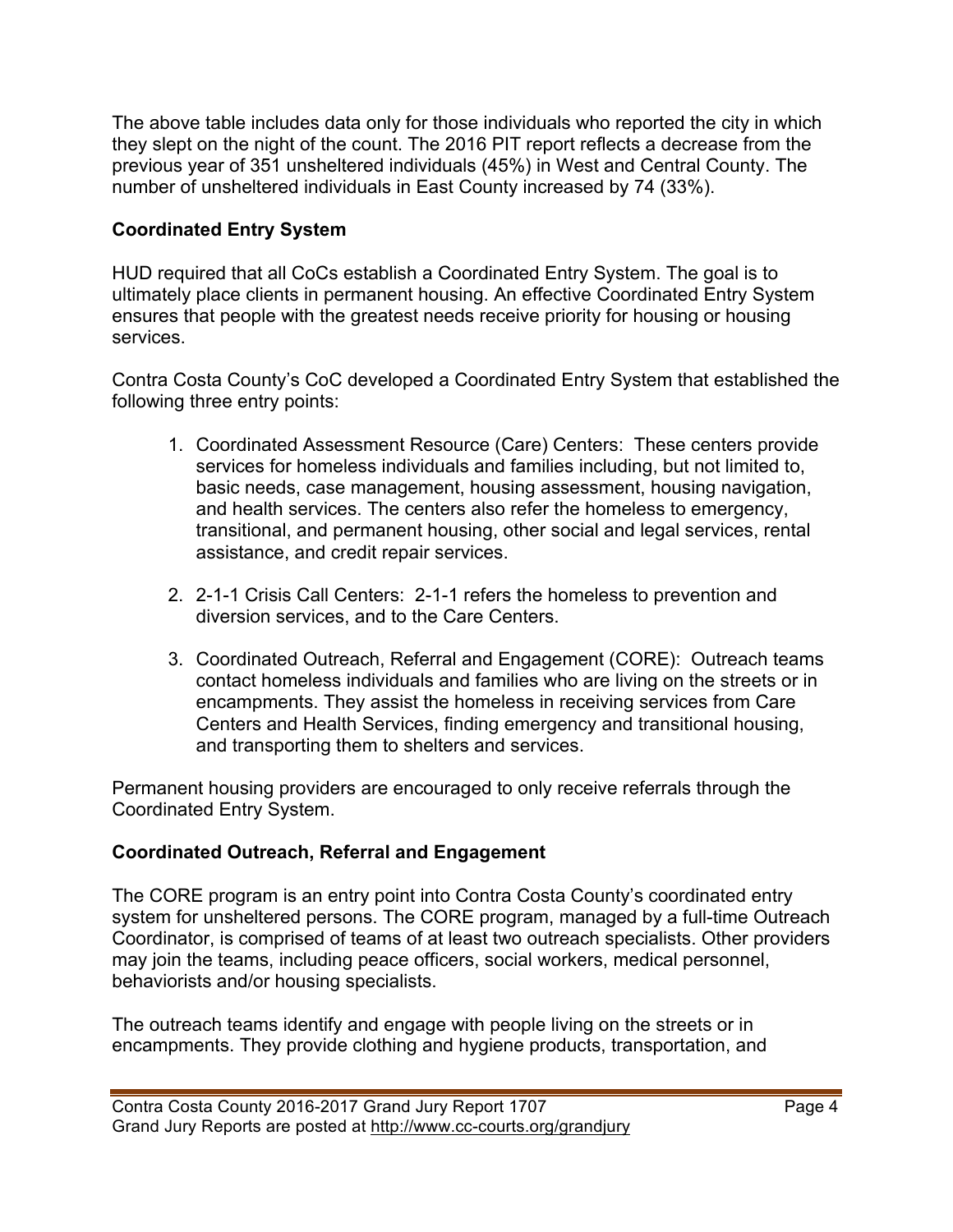placements at shelter beds and warming centers, as well as enroll clients in benefit programs.

The Health, Housing, and Homeless Services Division of Contra Costa Health Services (CCHS) contracts with Public Health Foundation Enterprises (PHFE) for two CORE teams and a full-time Outreach Coordinator. It also contracts with Anka Behavior Health for one CORE team. PHFE trains and supervises all CORE teams. The CORE team specialists and Outreach Coordinator are the employees of PHFE and Anka Behavior Health.

The County encourages cities and other jurisdictions to invest in their own CORE teams. There are numerous advantages to a city or jurisdiction to having its own CORE team including having a team dedicated to its specific geographic boundary; shorter response times for calls and intervention; control over hours of operation and a means of transporting homeless persons to available shelter beds, warming centers, and medical care facilities.

The City of Martinez received a grant in 2016 from Tesoro Oil Company to hire an individual to provide outreach services to the homeless in Martinez. As a result, Martinez began its own outreach program and contracted for outreach services with an individual who had previous homeless outreach experience. Martinez subsequently terminated this program to work with the County's Homeless program.

The Martinez Police Chief and the Pleasant Hill Police Chief developed a plan to jointly form and invest in a CORE team. The initial plan called for Martinez to pay for its portion of the team by using the balance of the Tesoro Grant and supplementing it with money from its general fund, while Pleasant Hill would fund its portion from its general fund.

The Police Chiefs from Martinez and Pleasant Hill then learned that AB109 funds would be available for local police departments in the County to provide services for targeted populations, including the homeless. AB109 (2011) made changes to state law that diverted low-level offenders and parole violators to county jails instead of state prisons. The Police Chiefs approached the Contra Costa Police Chief's Association for money to fund the Martinez/Pleasant Hill CORE team as a pilot project. The Police Chief's Association agreed to fund the team from the AB 109 money at a cost of \$110,000 for one year.

Martinez and Pleasant Hill signed a contract with CCHS, whereby they agreed to pay for a CORE team dedicated to their cities. The Martinez/Pleasant Hill CORE team specialists were selected and hired from a list of potential outreach specialist developed by the PHFE. The Martinez/ Pleasant Hill CORE staff will be employees of PHFE. The new outreach specialists will receive training from the County's Outreach Coordinator in CPR, motivational interviewing, non-violent crisis intervention, and the administration of Narcan, an opioid antagonist for reversal of opioid overdose.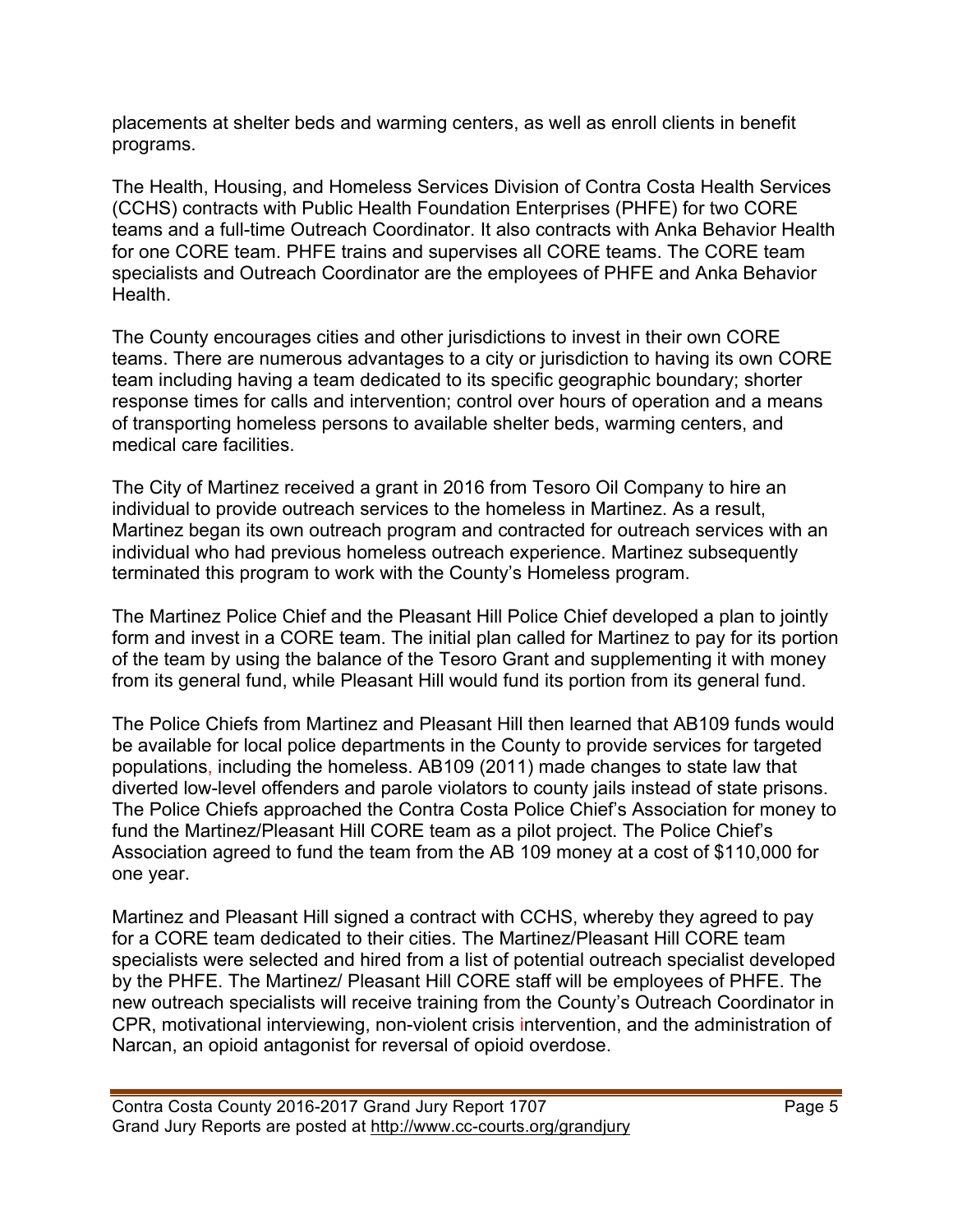PHFE will bill the County monthly for the cost of the CORE team. The County, after paying the PHFE demand, will invoice Martinez and Pleasant Hill for the portion of the demand associated with the cost of their CORE team. In turn, Martinez and Pleasant Hill will be reimbursed by the County Police Chief's Association from the AB 109 funds.

The Martinez/Pleasant Hill Core team will divide the time they spend in each city evenly. The team may also be accompanied by police officers, medical and mental health providers, social workers, and housing specialists on a regular basis. The County will pay for the cost of the Outreach Coordinator, professionals, and other expenses. The County estimates the total annual cost for three teams will be \$650,000.

The cities of Concord and Walnut Creek are in the process of jointly establishing a CORE team. The details of how the team will be funded has not yet been put in place, but Concord and Walnut Creek plan to execute a contract with CCHS.

#### **The Community Development Block Grant Program**

The federal government funds the CDBG through HUD. The primary objective of this program is to provide decent housing, a suitable living environment, and economic opportunity to the most vulnerable in the community.

The jurisdictions that distribute CDBG funds in Contra Costa County are the cities of Antioch, Concord, Pittsburg, Walnut Creek and the Urban County that is made up of the remaining Contra Costa cities and the unincorporated areas of the county. The five jurisdictions have formed a consortium that developed a 2015-20 Consolidated Plan. A priority need identified in the Consolidated Plan was to reduce homelessness by:

- **1.** Furthering the "Housing First" approach to ending homelessness by supporting homeless outreach services, emergency shelters, transitional and permanent housing with supportive services to help homeless persons achieve housing stability
- **2.** Expanding prevention services including, but not limited to, emergency rental assistance, legal assistance, case management, and money management and credit counseling

Non-governmental organizations providing services to homeless individuals or families that receive grants from CDBG jurisdiction include Shelter Inc., STAND! Against Domestic Violence, Contra Costa Health Services Adult Interim Housing Program, Anka Behavior Health and Trinity Center.

#### **Housing Incentives**

Cities have a number of incentives available to them to encourage developers to construct housing for homeless, and extremely and very low income persons.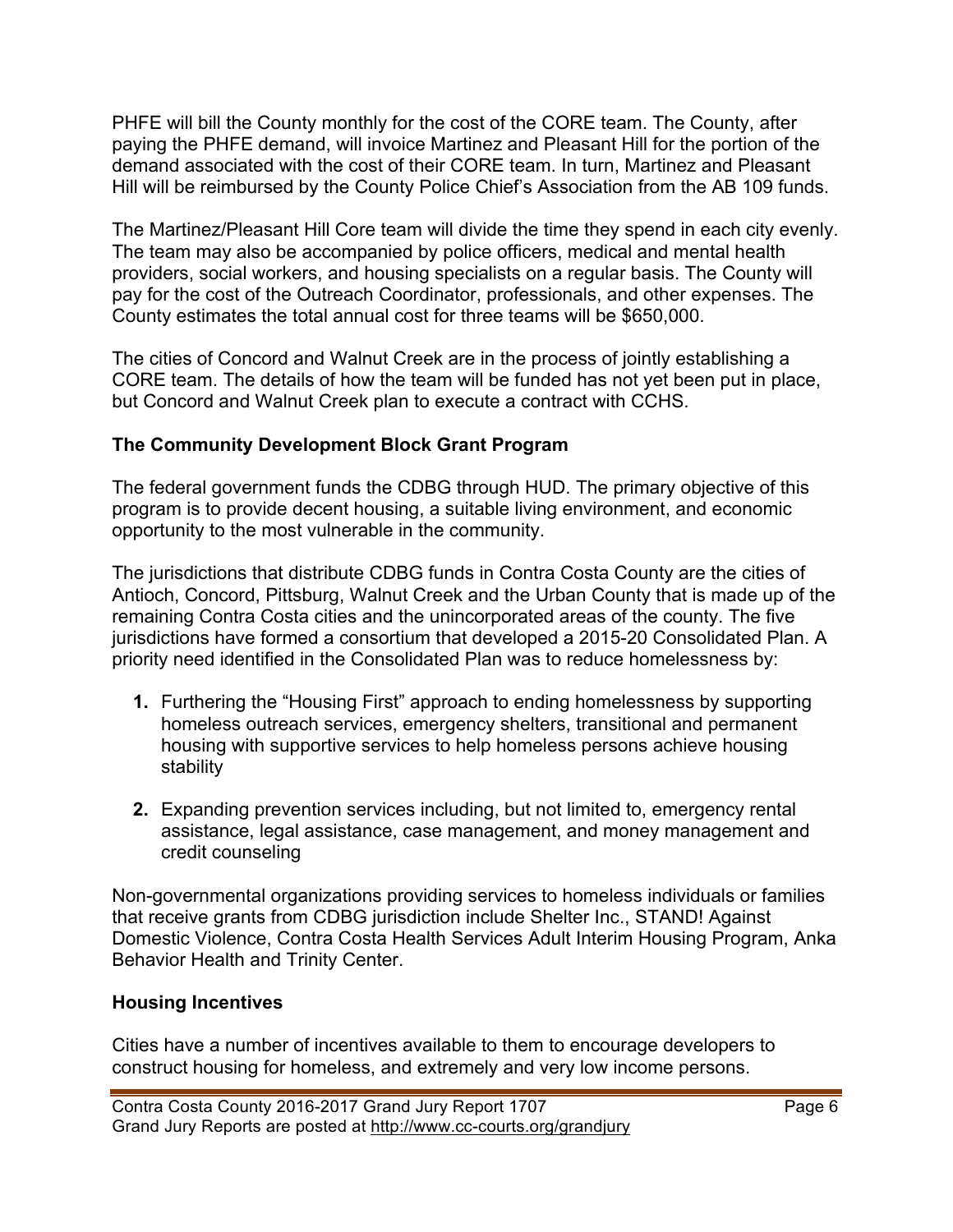These incentives include the following:

- Density Bonuses
- Waiver or deferment of fees
- Application processing priority
- Assistance in applying for grants
- Zoning
- Transfer of city owned property to non-profit organization to build shelters or transitional housing

The following are examples of how some cities have used one or more of these incentives.

Antioch is interested in partnering with a non-profit to develop a 50-bed facility on a fiveplus acre parcel that it owns, which is zoned for a homeless shelter. Walnut Creek's Density Bonus program will allow 14 units to be added St. Paul's Commons, a 45-unit affordable housing project for the homeless. Concord removed development standards and approved a density bonus when it approved the Argent Project, a housing development that include housing for low income people. The Concord Naval Weapons Station's Master Plan will include zoning for housing for the homeless, with supportive services.

#### **Successor Agency and Other Available Funding**

Cities can provide non-profit organizations and developers with funds, both local and federal, to reduce the cost of construction of permanent housing for the extremely and very low income, and homeless persons. The following is a partial list of funding sources:

- Successor Agency Funds
- Impact Fees
- City General Fund
- CDBG Funds
- Neighborhood Stabilization Program

Antioch partnered with Satellite Affordable Associates to construct Tabora Gardens, an apartment complex of 85-units for seniors and homeless senior veterans. Antioch invested \$3 million in the project using CDBG, NSP funds, and Successor Agency funds.

San Pablo has \$2.5 million in Successor Agency funds and Pinole has \$1 million in Successor Agency funds. These monies can be used for extremely and very low income, and homeless housing. Pinole has committed the \$1 million it already has in Successor Agency funds, plus the money it will receive from the Successor Agency, to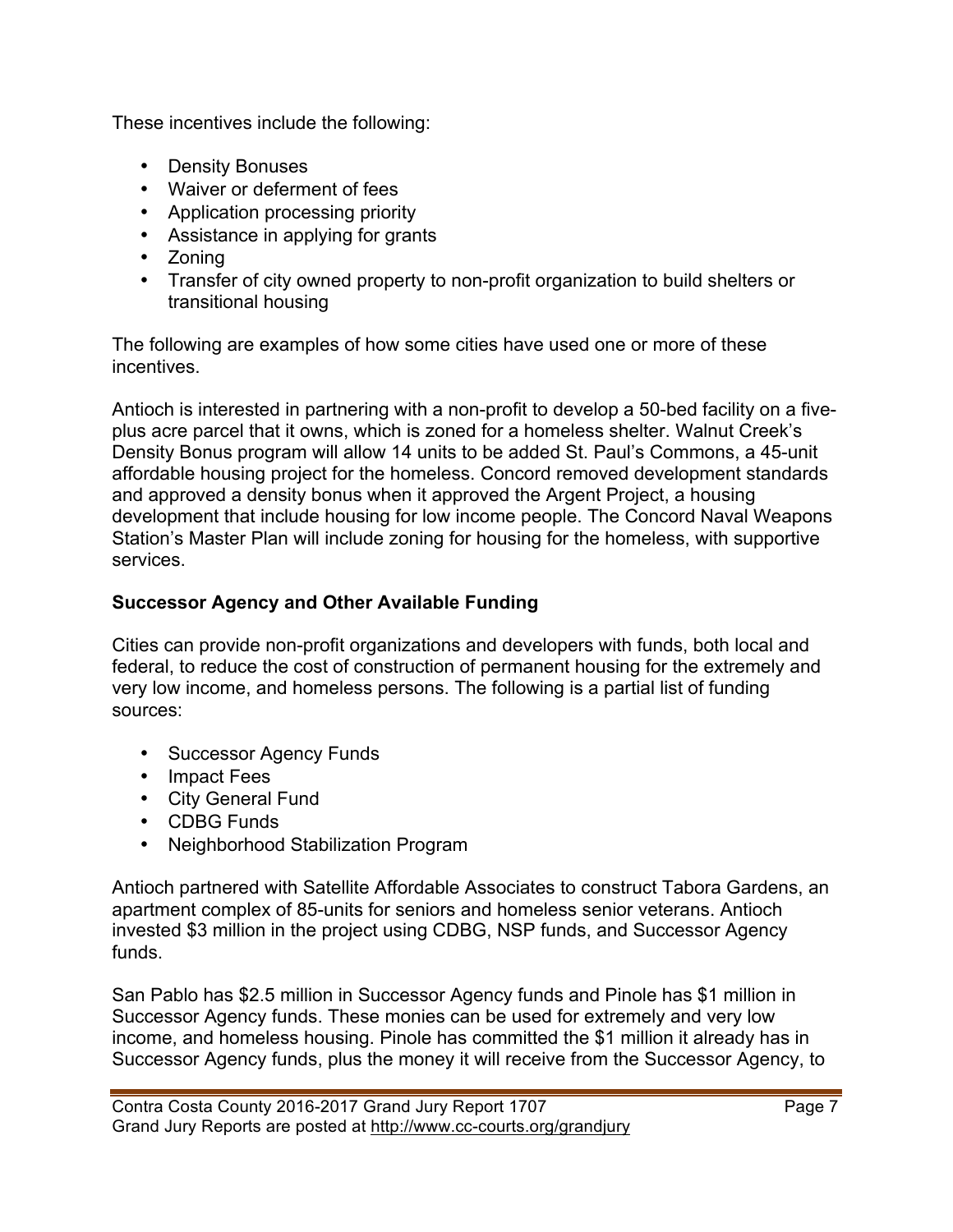improving affordable housing, purchasing land for affordable housing, and rehabbing existing housing. Concord is collecting Successor Agency funds to potentially use to develop very low income affordable housing units.

Lafayette invested \$38 million from its now defunct Redevelopment Agency to build Bella Terra Senior Apartments, 46-units for seniors at 20% to 50% of median income.

Walnut Creek partnered with St. Paul's Presbyterian Church to construct St. Paul's Commons, 45-units of affordable housing for homeless persons. Walnut Creek provided \$2.7 million to fund this project. The funding came from impact fees and Housing Administrative Reserve fees.

In 2015-16, Walnut Creek gave \$100,000 (part from Council Contingency and part from housing funds) to support a temporary winter night's shelter administered by Trinity Center. The shelter provided 29 beds for a total of 38 individuals that year.

In 2016-17, the city of Richmond granted the Richmond Rescue Mission, a nongovernmental organization, \$13,000 to help provide services to the homeless population.

#### **Mental Health Emergency Teams**

A Mental Health Emergency Team (MHET), which is comprised of a police officer and a County Mental Health professional, provides welfare checks after a psychiatric call to the police for service. There are currently three regional MHETs in Contra Costa County, which serve the western, central and eastern regions of the County. Pittsburg, Concord and Richmond operate and assign police officers to these MHETs. The participating cities pay for the MHET program from their respective police department's budgets. The team visits, evaluates, and refers individuals who have mental health issues, and who may be living on the street or in encampments, to mental health and outreach services.

#### **Police Involvement**

Some cities have their own homeless outreach teams, which are made up of police officers who are assigned to the teams. Concord has two officers who are partially dedicated to working with homeless persons.

#### **Planning for Homelessness**

None of the 19 Contra Costa County cities provided the Grand Jury with a written city plan for reducing or eliminating homelessness in their communities. The CDBG entitlement jurisdictions all are required to adopt the CoC plan to reduce or eliminate homelessness. None of the other Contra Costa cities have adopted a plan for the reduction or elimination homelessness.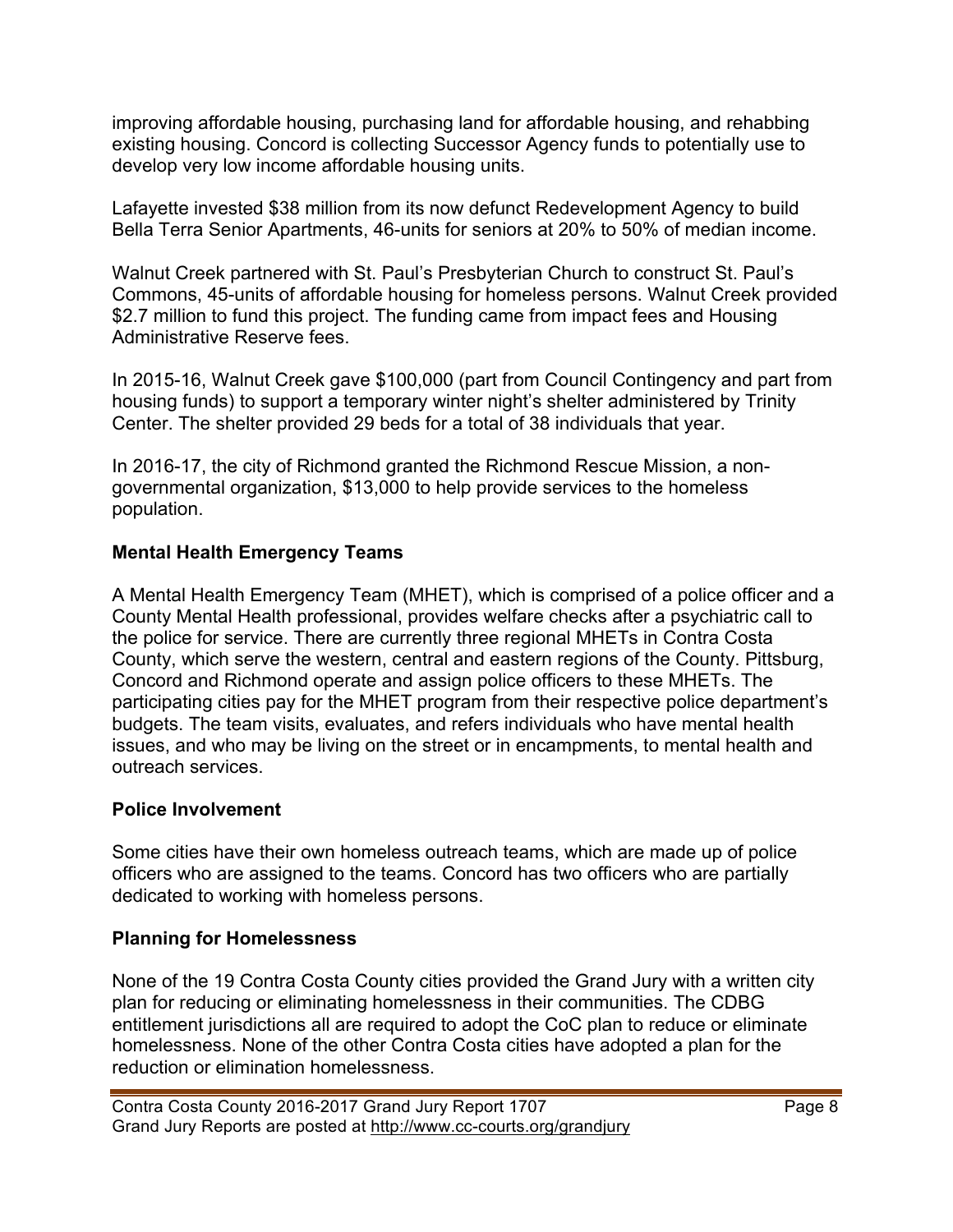#### **Housing Elements**

All 19 Contra Costa County City's General Plan Housing Elements include discussions about emergency (shelters), transitional, and affordable housing. All Housing Elements include the areas where shelters, transitional, and affordable housing are permitted uses.

The California Housing Accountability Act, Government Code § 65589.5, requires a local agency to show that its housing element identifies adequate sites with appropriate zoning and development standards to meet the needs of low and very low income Californians. This Act also includes requirements relating to emergency shelters, transitional housing, and low income housing.

## **FINDINGS**

- F1. CORE teams are most likely to be the first point of entry for the homeless into the County's Coordinated Entry System.
- F2. CORE teams can successfully identify a homeless individual in need of physical or mental health services.
- F3. CORE teams have the resources to identify if there are vacant shelter beds available in the County.
- F4. CORE teams are equipped and have the authorization to transport homeless individuals to a medical facility or to a homeless shelter.
- F5. CORE teams build trust between the homeless and police departments.
- F6. The City found various and novel ways to fund its CORE teams.
- F7. Walnut Creek packaged impact fees, other local fees, and density bonuses as incentives for a non-profit developer to build 45-units for the homeless in Walnut Creek.
- F8. Walnut Creek's general fund contribution to a local non-profit organization helped the organization in successfully establishing a homeless shelter.
- F9. The cities of Antioch, Concord, Pittsburg, and Walnut Creek, which are the CDBG Entitlement Cities, are the only cities in Contra Costa County that have an approved written homeless plan to end or reduce homelessness in their respective jurisdictions.
- F10. The City appears to be in compliance with the California Housing Accountability Act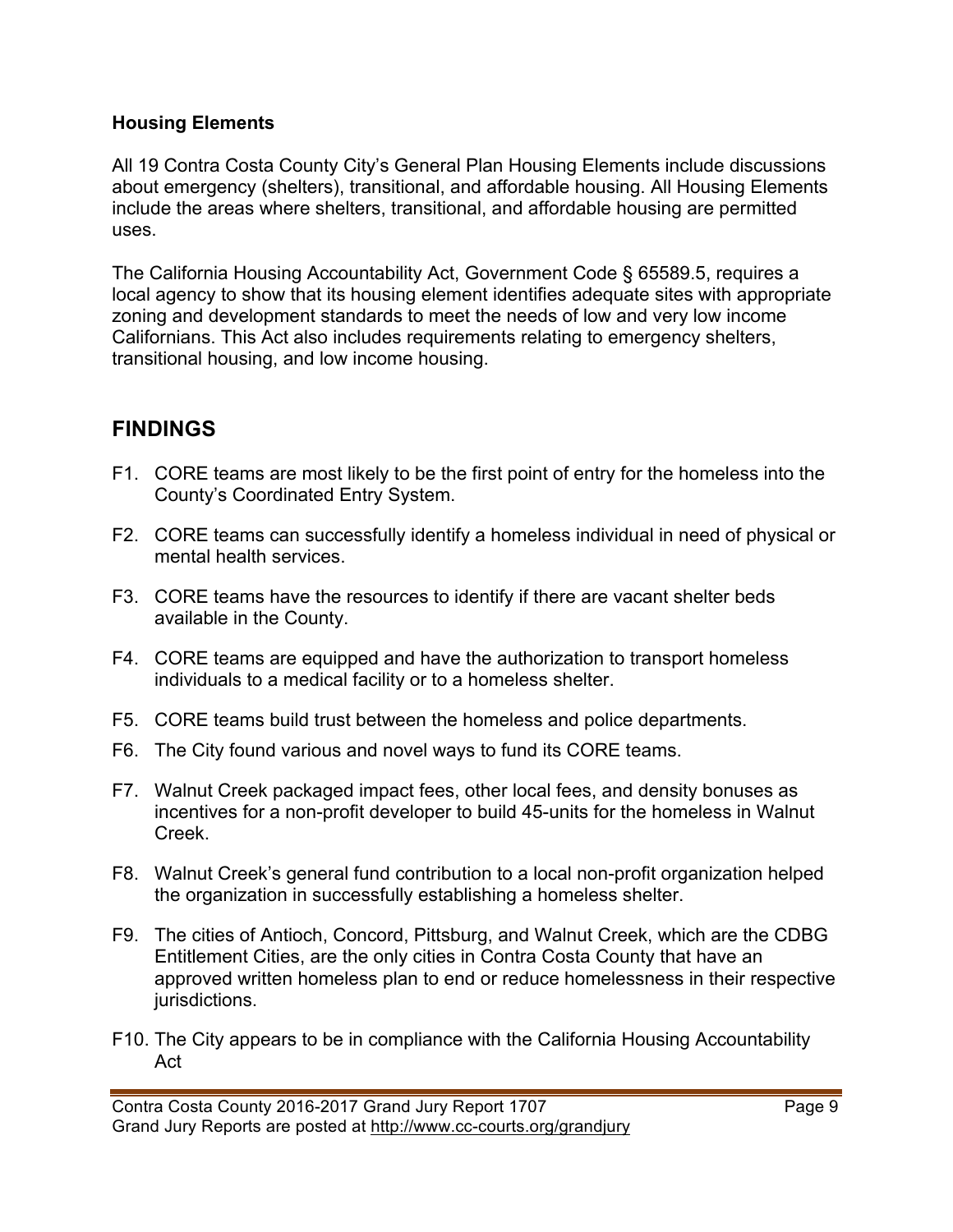## **RECOMMENDATIONS**

- R1. The City should consider establishing CORE teams either by partnering with one or more cities in the region or by funding its own team.
- R2. The City should consider providing incentives for developers to construct housing for the extremely low income, very low income, and homeless populations.
- R3. The City should consider using Successor Agency funds, CDBG and other federal housing funds, impact fees, and city general funds to assist in funding housing for the extremely low income, very low income and homeless populations.
- R4. The City should consider adopting a five-year comprehensive homeless plan, as soon as possible with a target date of January 1, 2019, to reduce the homeless population in the City.

|                             | <b>Findings</b>   | <b>Recommendations</b>           |
|-----------------------------|-------------------|----------------------------------|
| City of Antioch             | F1 to F5, F9, F10 | R <sub>1</sub> to R <sub>4</sub> |
| City of Brentwood           | F1 to F5, F9, F10 | R <sub>1</sub> to R <sub>4</sub> |
| City of Clayton             | F1 to F5, F9, F10 | R1 to R4                         |
| City of Concord             | F1 to F5, F9, F10 | R <sub>1</sub> to R <sub>4</sub> |
| <b>Town of Danville</b>     | F1 to F5, F9, F10 | R <sub>1</sub> to R <sub>4</sub> |
| City of El Cerrito          | F1 to F5, F9, F10 | R <sub>1</sub> to R <sub>4</sub> |
| City of Hercules            | F1 to F5, F9, F10 | R <sub>1</sub> to R <sub>4</sub> |
| City of Lafayette           | F1 to F5, F9, F10 | R <sub>1</sub> to R <sub>4</sub> |
| City of Martinez            | F1 to F6, F9, F10 | R <sub>1</sub> to R <sub>4</sub> |
| Town of Moraga              | F1 to F5, F9, F10 | R <sub>1</sub> to R <sub>4</sub> |
| City of Oakley              | F1 to F5, F9, F10 | R <sub>1</sub> to R <sub>4</sub> |
| City of Orinda              | F1 to F5, F9, F10 | R <sub>1</sub> to R <sub>4</sub> |
| City of Pinole              | F1 to F5, F9, F10 | R <sub>1</sub> to R <sub>4</sub> |
| City of Pleasant Hill       | F1 to F6, F9, F10 | R <sub>1</sub> to R <sub>4</sub> |
| City of Pittsburg           | F1 to F5, F9, F10 | R <sub>1</sub> to R <sub>4</sub> |
| City of Richmond            | F1 to F5, F9, F10 | R <sub>1</sub> to R <sub>4</sub> |
| City of San Pablo           | F1 to F5, F9, F10 | R <sub>1</sub> to R <sub>4</sub> |
| City of San Ramon           | F1 to F5, F9, F10 | R1 to R4                         |
| <b>City of Walnut Creek</b> | F1 to F10         | R <sub>1</sub> to R <sub>4</sub> |

## **REQUIRED RESPONSES**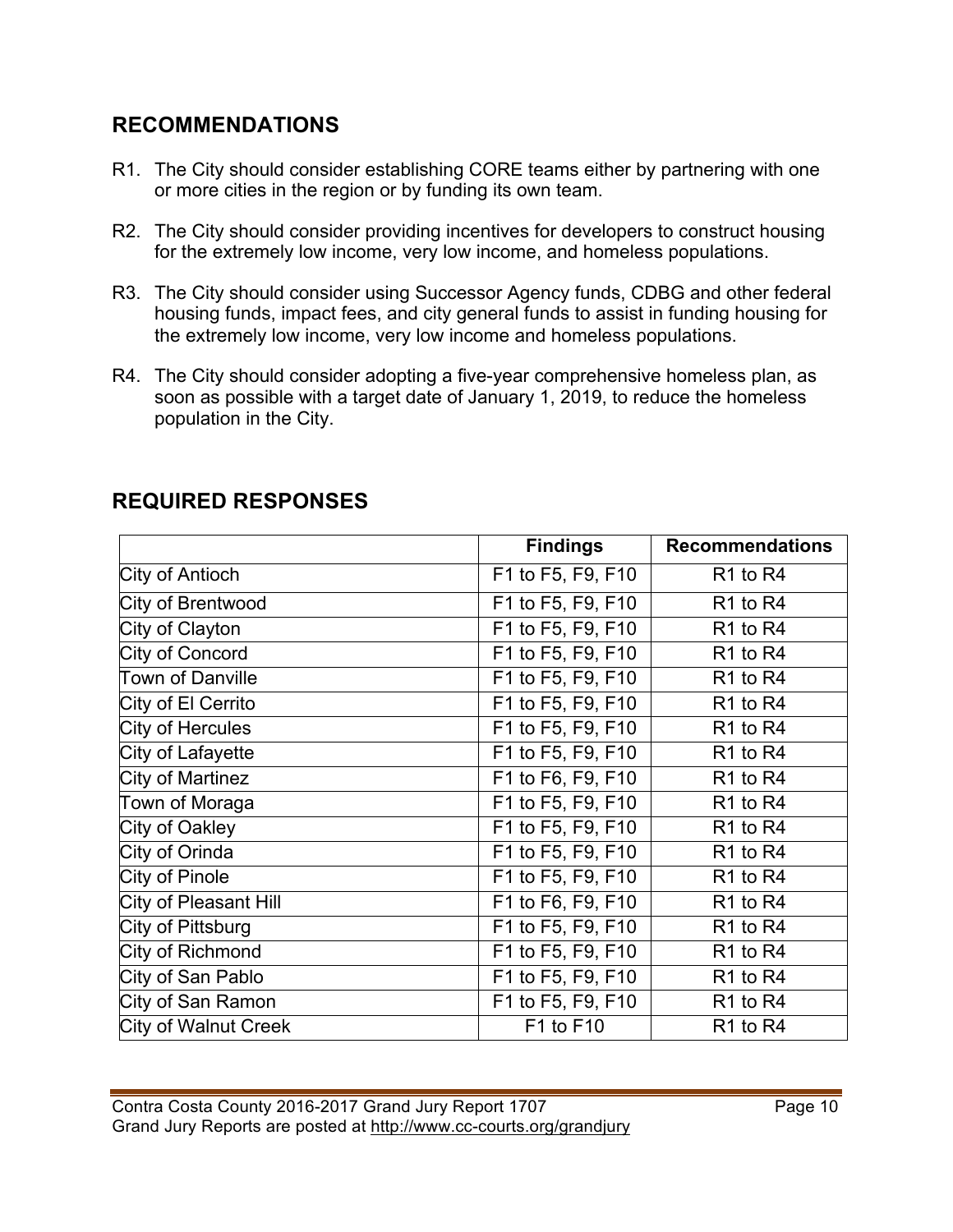These responses must be provided in the format and by the date set forth in the cover letter that accompanies this report. An electronic copy of these responses in the form of a Word document should be sent by e-mail to ctadmin@contracosta.courts.ca.gov and a hard (paper) copy should be sent to:

> Civil Grand Jury – Foreperson 725 Court Street P.O. Box 431 Martinez, CA 94553-0091

## **ACRONYMS**

- **CCCH –** Contra Costa Council on Homelessness
- **CDBG –** Community Development Block
- **CoC –** Continuum of Care
- **CORE –** Coordinated Outreach, Referral, and Engagement
- **HUD –** United States Department of Housing and Urban Development
- **NSP** Neighborhood Stabilization Program
- **PIT –** Point-in-Time
- **PHFE –** Public Health Foundation Enterprises
- **MHET –** Mental Health Emergency Team